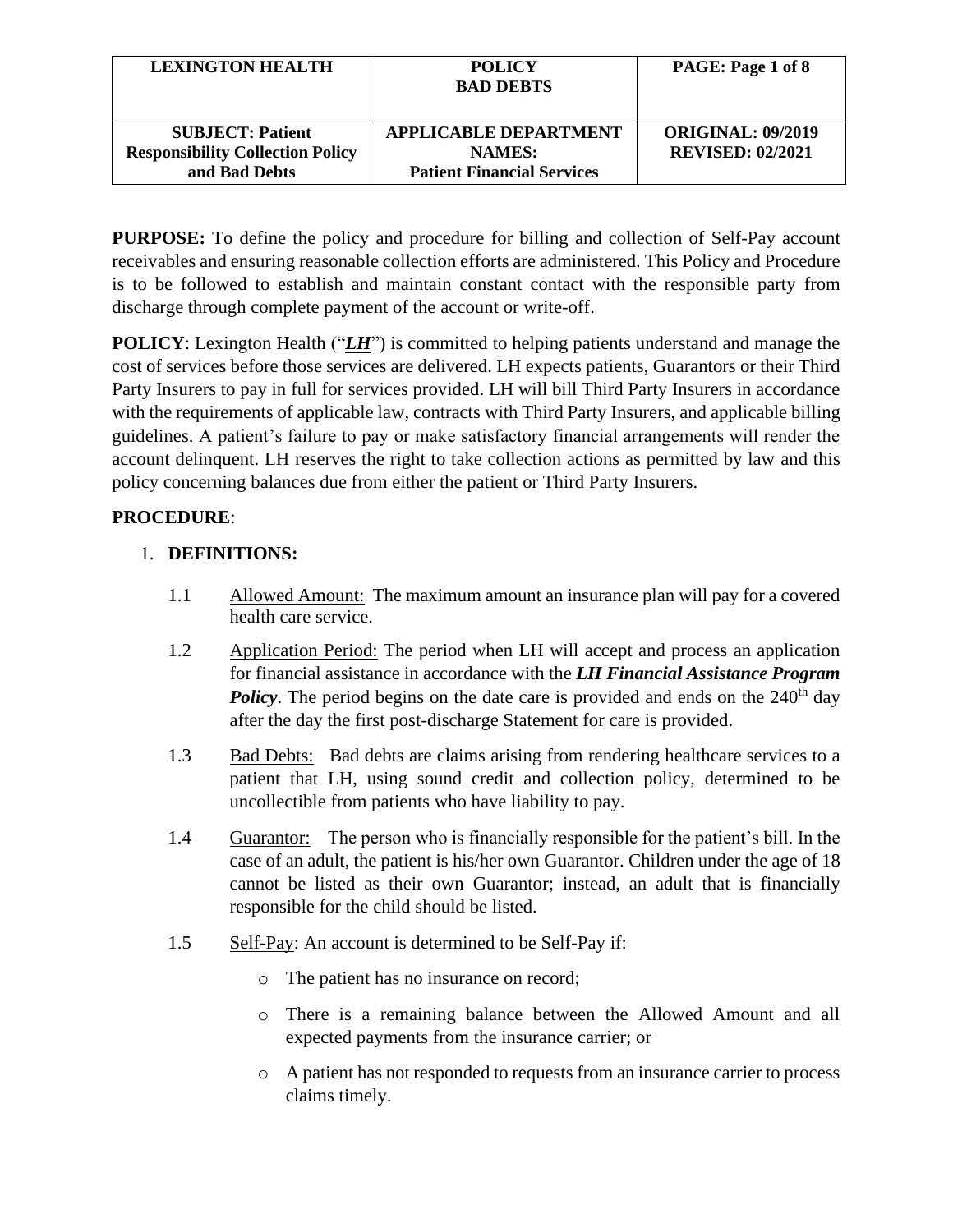| <b>LEXINGTON HEALTH</b>                                            | <b>POLICY</b><br><b>BAD DEBTS</b>             | PAGE: Page 2 of 8                                   |
|--------------------------------------------------------------------|-----------------------------------------------|-----------------------------------------------------|
| <b>SUBJECT: Patient</b><br><b>Responsibility Collection Policy</b> | <b>APPLICABLE DEPARTMENT</b><br><b>NAMES:</b> | <b>ORIGINAL: 09/2019</b><br><b>REVISED: 02/2021</b> |
| and Bad Debts                                                      | <b>Patient Financial Services</b>             |                                                     |

- 1.6 Statement: A bill for services rendered. This can be a summary of the accounts receivable activity or a detailed bill, listing each charge (and credit, if applicable) on a patient's account.
- 1.7 Outside Collection Agencies: Any debt collection agency to which LH has assigned debt or otherwise engaged to continue collection on accounts in bad debt status (as determined by LH). When an account is in bad debt status (as determined by LH), it has not been deemed totally worthless and uncollectible.
- 1.8 Third Party Insurers: Any party insuring payment on behalf of a patient to include but not limited to: insurance companies, Workers' Compensation, governmental plans such as Medicare and Medicaid, State/Federal Agency plans, etc., or thirdparty liability resulting from automobile or other accidents.
- 1.9 Uncompensated Charges: Charges for health care services where LH has not received any payment.

### 2. **Pre-Service Information Collection**

- 2.1 To help patients prepare and manage the cost of care they receive, a registration team member from LH may perform pre-service review steps to ensure all information collected is accurate. Accurate information is critical to avoid billing issues and to ensure insurance benefits can be accessed to reduce the patient's outof-pocket expenses.
- 2.2 LH will provide care to all patients for emergency medical conditions as required by the Emergency Medical Treatment and Active Labor Act ("EMTALA") regardless of ability to pay. LH prohibits any actions that discourage individuals from seeking such emergency medical care from LH, including demanding payment from emergency department patients prior to receiving treatment for emergency medical conditions or permitting debt collection activities that interfere with the provision of emergency medical care without discrimination.
- 2.3 Either before non-emergency services are delivered or after emergency conditions have been stabilized, as required by EMTALA, the following activities may be performed:
	- 2.3.1 Validate Patient Identity the registration team member will ask the patient or Guarantor for photo ID and include a copy within the medical record.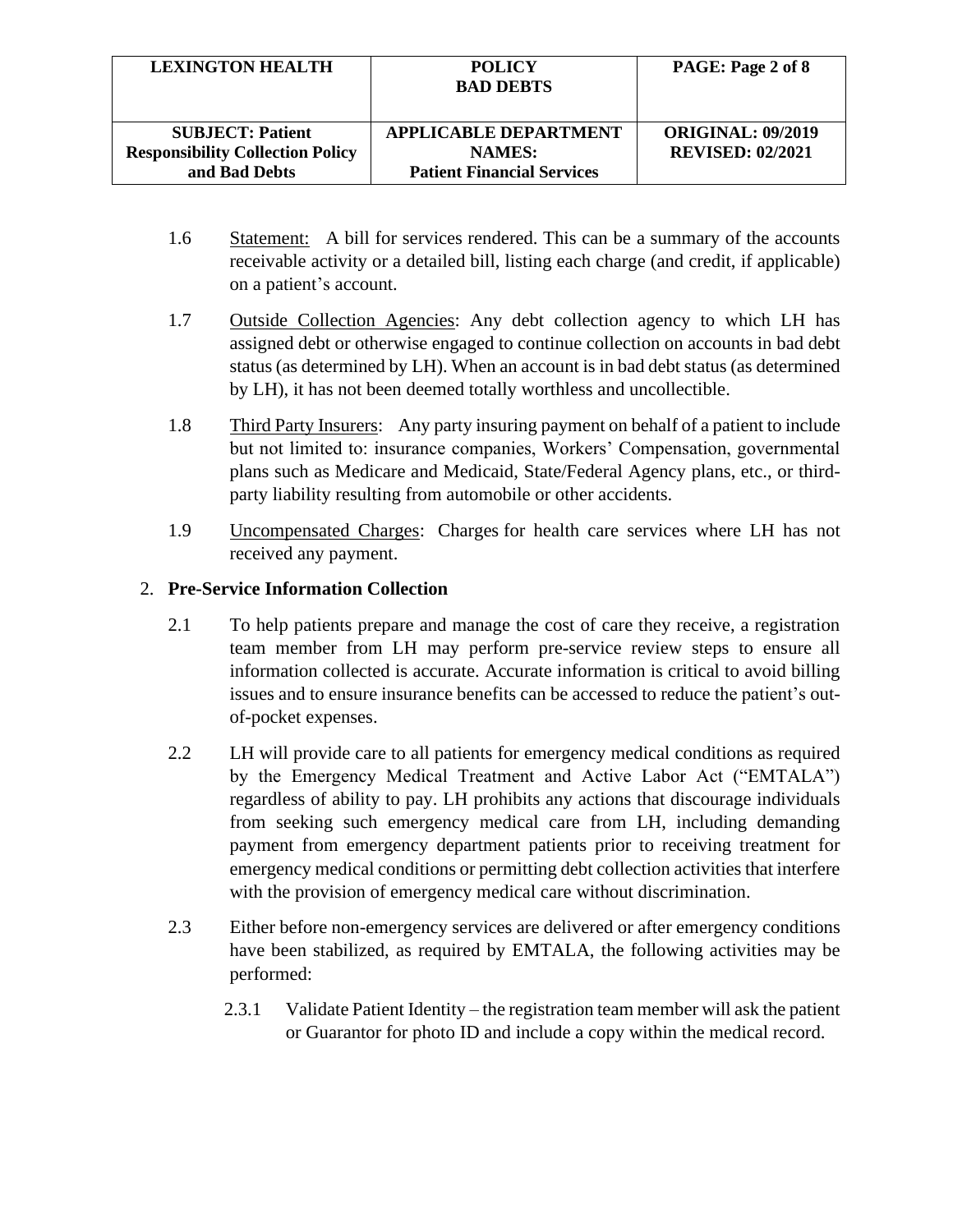| <b>LEXINGTON HEALTH</b>                                            | <b>POLICY</b><br><b>BAD DEBTS</b>             | PAGE: Page 3 of 8                                   |
|--------------------------------------------------------------------|-----------------------------------------------|-----------------------------------------------------|
| <b>SUBJECT: Patient</b><br><b>Responsibility Collection Policy</b> | <b>APPLICABLE DEPARTMENT</b><br><b>NAMES:</b> | <b>ORIGINAL: 09/2019</b><br><b>REVISED: 02/2021</b> |
| and Bad Debts                                                      | <b>Patient Financial Services</b>             |                                                     |

- 2.3.2 Verify Insurance Benefits based on information provided by the patient or Guarantor, the registration team member will use LH's data systems to communicate with Third Party Insurers to verify eligibility and benefits.
- 2.3.3 If insurance information is not provided at the time of admission, the registration team member may use other resources to contact major insurance companies and applicable State Medicaid programs to check for coverage.
- 2.3.4 In the event that the registration team member is unable to identify coverage for services to be provided, the patient will be classified as uninsured and Self-Pay.
- 2.3.5 LH will offer a paper copy of the *LH Financial Assistance Program Plain Language Summary* to patients during the intake or discharge process. Additionally, individuals may obtain free copies of the *LH Financial Assistance Program Policy*, *LH Financial Assistance Program Plain Language Summary* and *LH Financial Assistance Program Application* from the LH Emergency Room, LH admissions areas or LH's website.
- 2.4 Obtain Prior Authorizations if the services to be provided require prior authorization from an insurance company, the registration team member will attempt to secure that authorization from the patient's insurance company. Each patient is responsible for confirming his/her insurance benefits will cover the cost of services to be provided.
- 2.5 The patient may be requested to pay all or a portion of the estimated co-pays, coinsurance amounts and/or deductible amounts at time of service.

### 3. **Availability of Financial Assistance**

- 3.1 LH is committed to ensuring patients or prospective patients in the community are aware of the availability of financial assistance associated with the Patient Financial Services department. LH will provide a notice of the availability of financial assistance in each billing Statement. Any patient requesting financial assistance should be referred to the Financial Counseling staff for consultation.
- 3.2 Financial Assistance
	- 3.2.1 Patients may be eligible for financial assistance for health care services through State Programs or the *LH Financial Assistance Program Policy*  based on their financial circumstances. Patients must request financial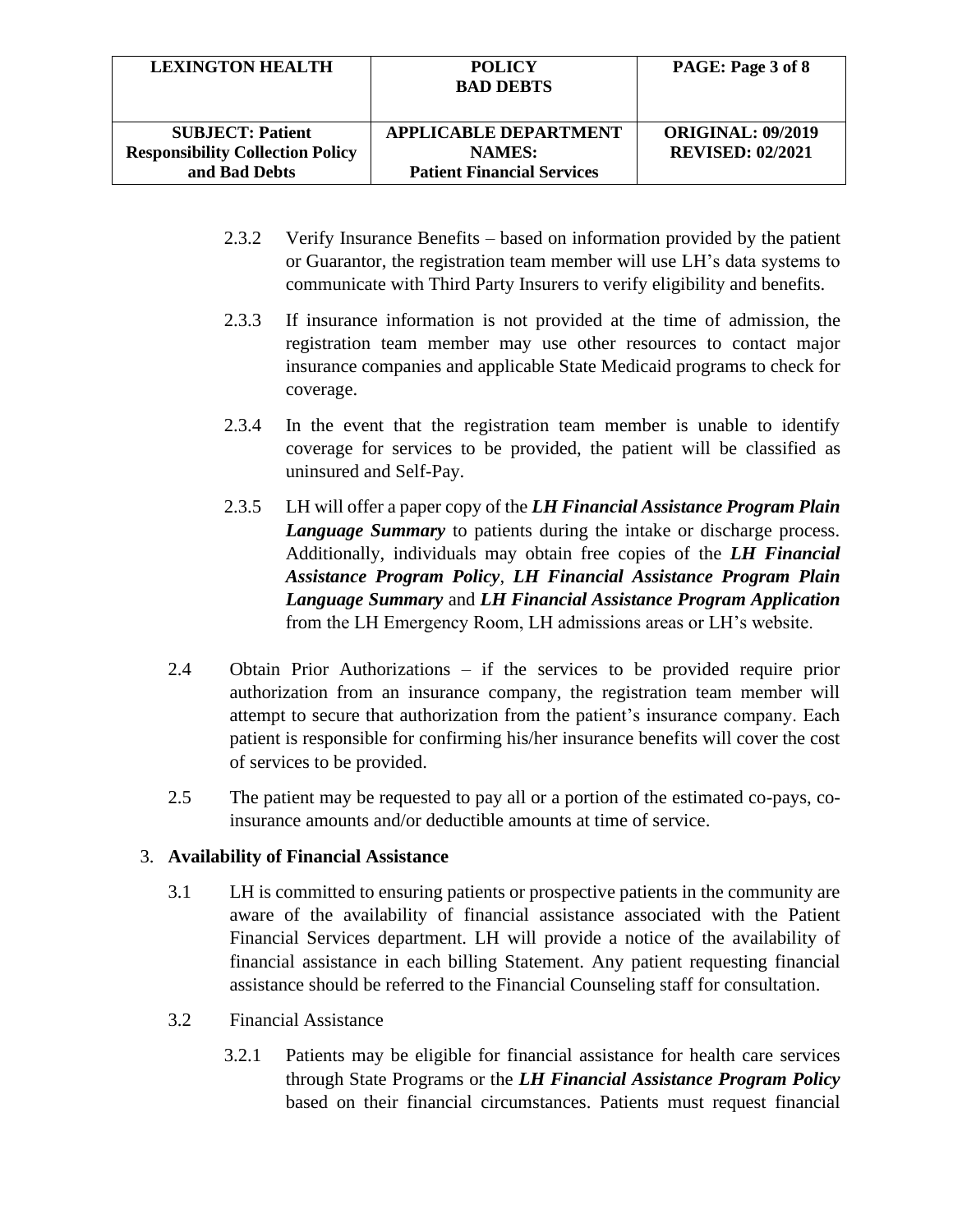| <b>LEXINGTON HEALTH</b>                 | <b>POLICY</b><br><b>BAD DEBTS</b> | PAGE: Page 4 of 8        |
|-----------------------------------------|-----------------------------------|--------------------------|
| <b>SUBJECT: Patient</b>                 | <b>APPLICABLE DEPARTMENT</b>      | <b>ORIGINAL: 09/2019</b> |
| <b>Responsibility Collection Policy</b> | <b>NAMES:</b>                     | <b>REVISED: 02/2021</b>  |
| and Bad Debts                           | <b>Patient Financial Services</b> |                          |

assistance. Refer to the *LH Financial Assistance Program Policy* for further information.

- 3.3 Catastrophic Financial Assistance
	- 3.3.1 LH may provide a discount on Uncompensated Charges if those charges exceed a certain threshold. Refer to the *LH Financial Assistance Program Policy* for further information.
- 3.4 Free Clinic Referral
	- 3.4.1 LH will provide services to patients referred from Columbia Free Medical Clinic, by an LH physician, for procedures or tests that are not performed at the clinic. Refer to the *Columbia Free Medical Clinic Referrals Policy and Procedure* for further information*.*
- 3.5 Discount for Uninsured Patients
	- 3.5.1 LH will provide a discount to Self-Pay patients who do not have any insurance coverage in accordance with the *LH Financial Assistance Program Policy* and the *LH Uninsured Discount Policy*. Refer to the *LH Financial Assistance Program Policy* and the *LH Uninsured Discount Policy* for further information.

#### 4. **Reasonable Efforts to Determine Eligibility for Financial Assistance**

- 4.1 LH will make reasonable efforts to determine whether a patient is eligible for financial assistance under the *LH Financial Assistance Program Policy* before initiating any actions with Outside Collection Agencies (*See Billing and Collection Process Section*). Reasonable efforts include, at a minimum, the following:
	- 4.1.1 LH will make determinations regarding eligibility for financial assistance based upon information other than that provided by the individual, such as Medicaid eligibility, or based upon prior financial assistance eligibility in accordance with the *LH Financial Assistance Program Policy*.
	- 4.1.2 If a patient is presumptively determined to be eligible for financial assistance under the *LH Financial Assistance Program Policy*, LH will notify the patient regarding the basis for the presumptive eligibility for financial assistance and award the patient maximum financial assistance under the *LH Financial Assistance Program Policy.*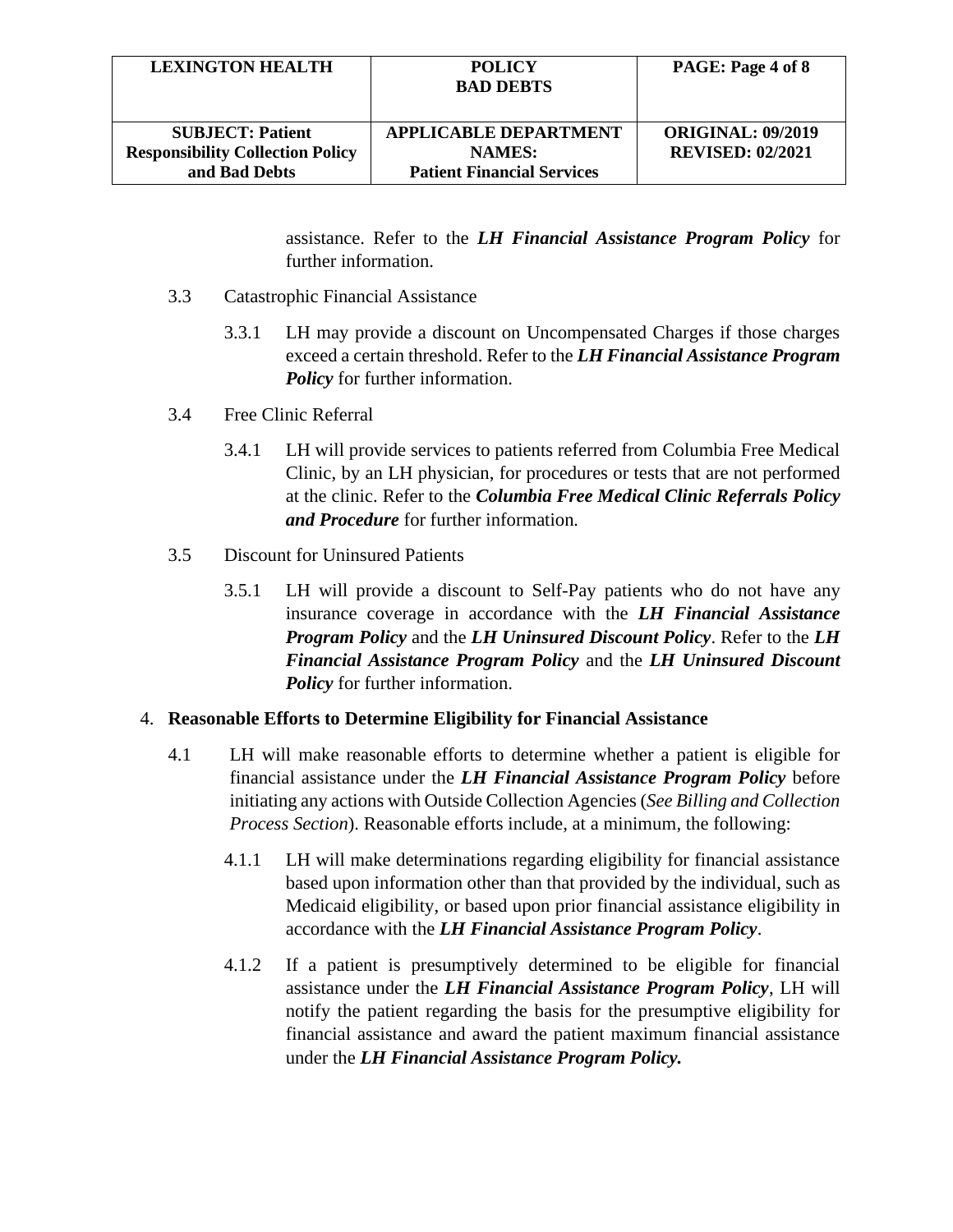| <b>LEXINGTON HEALTH</b>                 | <b>POLICY</b><br><b>BAD DEBTS</b> | PAGE: Page 5 of 8        |
|-----------------------------------------|-----------------------------------|--------------------------|
| <b>SUBJECT: Patient</b>                 | <b>APPLICABLE DEPARTMENT</b>      | <b>ORIGINAL: 09/2019</b> |
| <b>Responsibility Collection Policy</b> | <b>NAMES:</b>                     | <b>REVISED: 02/2021</b>  |
| and Bad Debts                           | <b>Patient Financial Services</b> |                          |

- 4.1.3 If a patient is not presumptively determined to be eligible for financial assistance, then LH will make reasonable efforts to notify individuals about financial assistance under the *LH Financial Assistance Program Policy* in accordance with the Billing and Collection Process set forth in below.
- 4.2 Patience Financial Services is responsible for determining that LH has made reasonable efforts to determine if a patient is eligible for assistance under the *LH Financial Assistance Program Policy*.

### 5. **Billing and Collection Process**

- 5.1 LH will use the same reasonable collection efforts and processes for collecting amounts due for services provided to all patients, regardless of ability to pay. Collection activities will continue until an account balance is paid in full, or an account is secured by a protected status, i.e. payment plans, payroll deductions, legal accounts with letters of protection, etc. If no activity has taken place for a minimum of three months, collection efforts will progress. Refer to *Section 7.2* for procedures relating to deceased accounts.
- 5.2 Accounts on a payment plan will not be referred to any Outside Collection Agencies.
- 5.3 The collection process may involve the use of Outside Collection Agencies to assist the facility and patients regarding balances due, process payment plans, etc. Any such referral will occur only after a third Statement is generated as described in *Section 5.5* below.
- 5.4 Patient Financial Services will send a Statement to the patient and/or Guarantor shortly after services are rendered in incremental billing cycles. A minimum of 3 Statements will be sent. The first Statement is sent within 45 days of payment/denial by the insurance company. The second Statement will be sent within 45 days of the first Statement if the bill remains unpaid for 30 days.
- 5.5 After the second Statement is sent, a third Statement will be sent to the patient and/or Guarantor including language that clearly notifies the recipient that the patient's account may be referred to Outside Collection Agencies. The third Statement will include:
	- 5.5.1 Notice that financial assistance is available for eligible individuals and provide a plain language summary of the *LH Financial Assistance Program Policy*;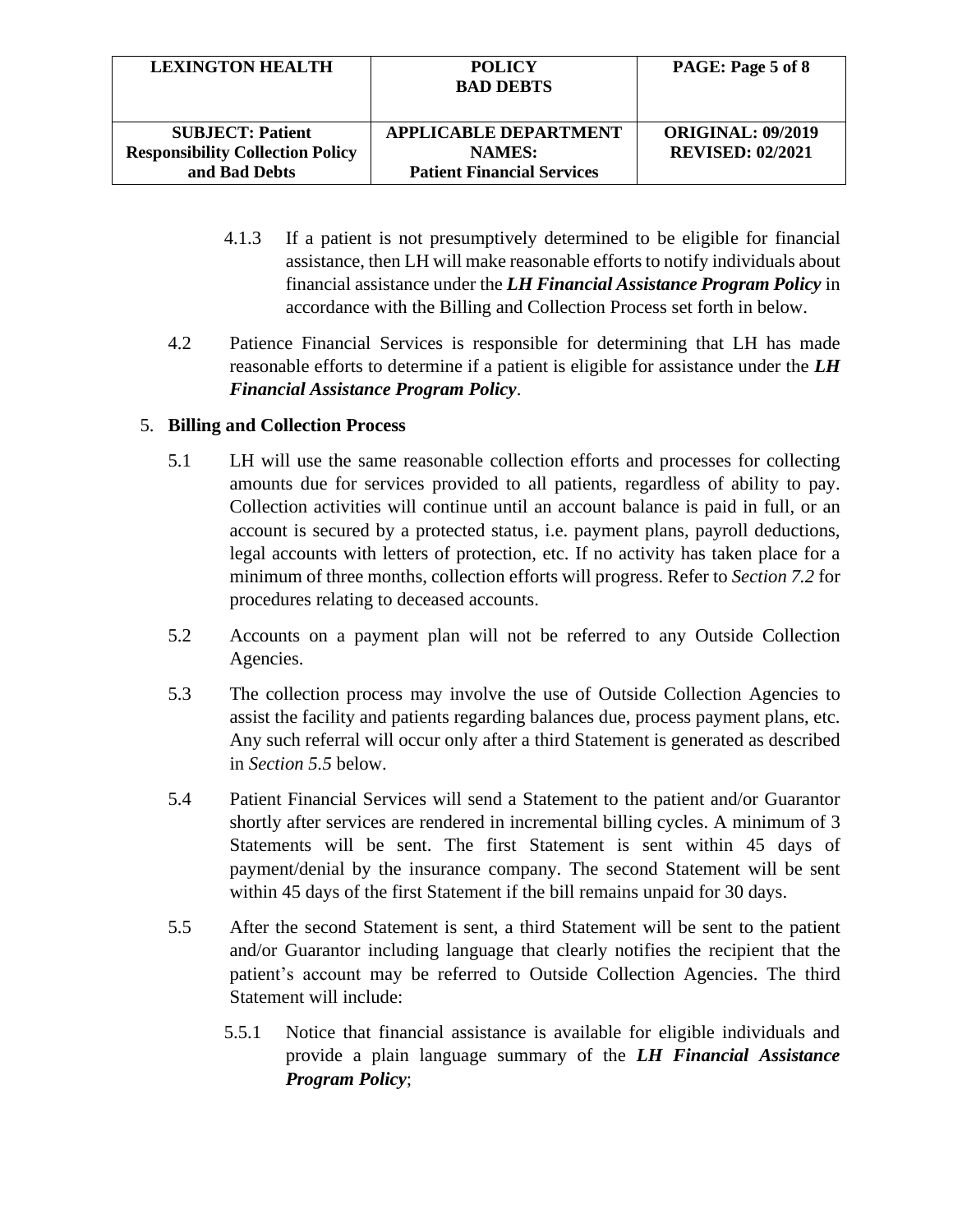| <b>LEXINGTON HEALTH</b>                 | <b>POLICY</b><br><b>BAD DEBTS</b> | PAGE: Page 6 of 8        |
|-----------------------------------------|-----------------------------------|--------------------------|
| <b>SUBJECT: Patient</b>                 | APPLICABLE DEPARTMENT             | <b>ORIGINAL: 09/2019</b> |
| <b>Responsibility Collection Policy</b> | <b>NAMES:</b>                     | <b>REVISED: 02/2021</b>  |
| and Bad Debts                           | <b>Patient Financial Services</b> |                          |

- 5.5.2 Identify the actions that may be taken by Outside Collection Agencies; and
- 5.5.3 Provide a deadline after which the account may be referred to Outside Collection Agencies, which will be no earlier than 30 days after the date the third Statement is provided and at least 120 days from the date the first Statement was provided. In the event LH aggregates outstanding bills for multiple episodes of care, the deadline after which LH may refer an account to Outside Collection Agencies will be at least 120 days from the date of the first Statement for the most recent episode of care included in the aggregated statement.
- 5.6 In the event of a referral to Outside Collection Agencies, Outside Collection Agencies will continue collections with the patient or Guarantor via telephone or collection letter until the account is returned to LH*. (See Bad Debt Account Recall section*). Outside Collection Agencies' collection efforts will be documented on the patient's account within each Outside Collection Agencies' internal system. Outside Collection Agencies may credit report any balance greater than \$25.00 with an assignment date to the Outside Collection Agency that is greater than 120 days. The Outside Collection Agency will send up to 3 statements, unless a payment plan is established mid-statement cycle within the Outside Collection Agencies.
- 5.7 The patient's financial records created by Patient Financial Services will be maintained by LH as required by applicable law and in accordance with LH policies.

### 6. **Populations Exempt from Certain Activities**

- 6.1 The following categories of patients are exempt from referrals to Outside Collection Agencies:
	- 6.1.1 Patients who are enrolled in a State Medicaid Plan, as confirmed by LH. Refer to the *LH Financial Assistance Program Policy* for further information.
	- 6.1.2 Patients who received the maximum adjustment amount under the *LH Financial Assistance Program Policy*.

### 7. **Bad Debt Account Recall**

7.1 LH will recall bad debts from Outside Collection Agencies for the following reasons: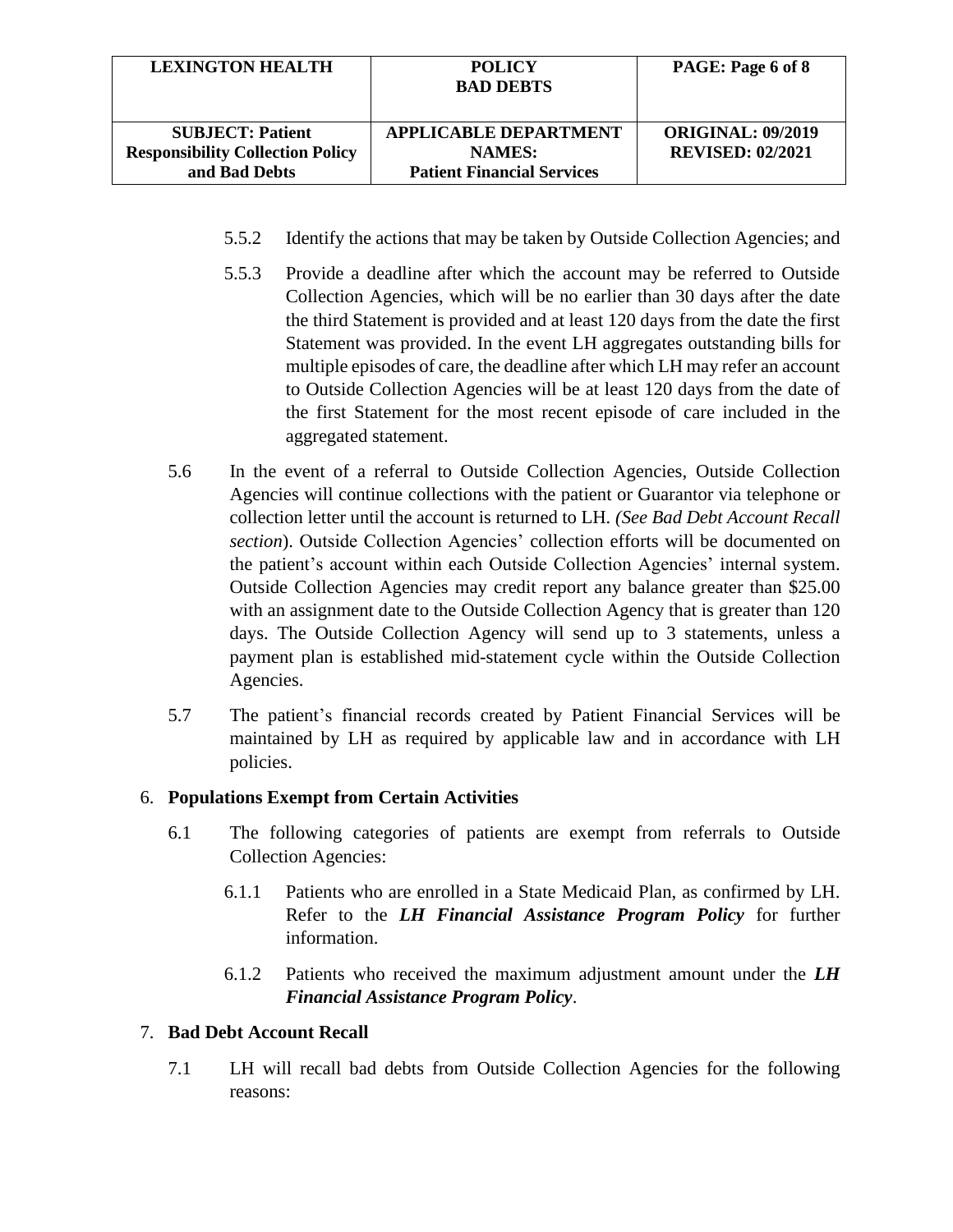| <b>LEXINGTON HEALTH</b>                 | <b>POLICY</b><br><b>BAD DEBTS</b> | PAGE: Page 7 of 8        |
|-----------------------------------------|-----------------------------------|--------------------------|
| <b>SUBJECT: Patient</b>                 | <b>APPLICABLE DEPARTMENT</b>      | <b>ORIGINAL: 09/2019</b> |
| <b>Responsibility Collection Policy</b> | <b>NAMES:</b>                     | <b>REVISED: 02/2021</b>  |
| and Bad Debts                           | <b>Patient Financial Services</b> |                          |

- 7.1.1 If there is no account (collections) activity for 365 days and the bad debt balance is less than \$4,000, then the account will be recalled. LH will perform a monthly check for accounts that meet this criterion and upload any such accounts to EPIC. The bad debt balance and date of recall will be posted to the patient's accounts receivable (A/R). Subsequently the account will be written-off and closed with a zero balance.
- 7.1.2 If an account is approved for financial assistance pursuant to a complete *LH Financial Assistance Program Application* during the Application Period, then the account will be recalled. All collections activity will be suspended, and the patient will be notified of the eligibility determination for financial assistance and the basis for the determination. Additionally, LH will issue a Statement to the patient indicating the amount the patient owes for care, if any, and how that amount was determined. The Statement will also describe how the patient can get information regarding the amounts generally billed for care.
	- 7.1.2.1 LH will issue a refund to the patient and/or Guarantor for any amount paid for care that exceeds the amount the patient is determined to be personally responsible for paying under the *LH Financial Assistance Program Policy*.
	- 7.1.2.2 LH will work with Outside Collection Agencies, in good faith, to take reasonably available measures to reverse any adverse information on an individual's credit report that was reported to a consumer reporting agency or credit bureau.
- 7.1.3 If the patient or Guarantor has filed for bankruptcy, the account may be recalled, but balances should remain on the account for applicable adjustments, i.e., Bankruptcy.
- 7.2 If LH is aware of the death of a patient or Guarantor whose account has been referred to Outside Collection Agencies, the bad debt will be recalled. LH will file a claim for the bad debt amount in the event the patient or Guarantor has an estate. When a probate claim is filed, accounts are not adjusted off until monies have been received or closure of the probate has been verified resulting in a Discretionary write-off. If an *LH Financial Assistance Program Application* is submitted during the Application Period after a probate claim is filed, then LH will follow the procedures outlined in this Policy, including without limitation *Section 7.3* below,